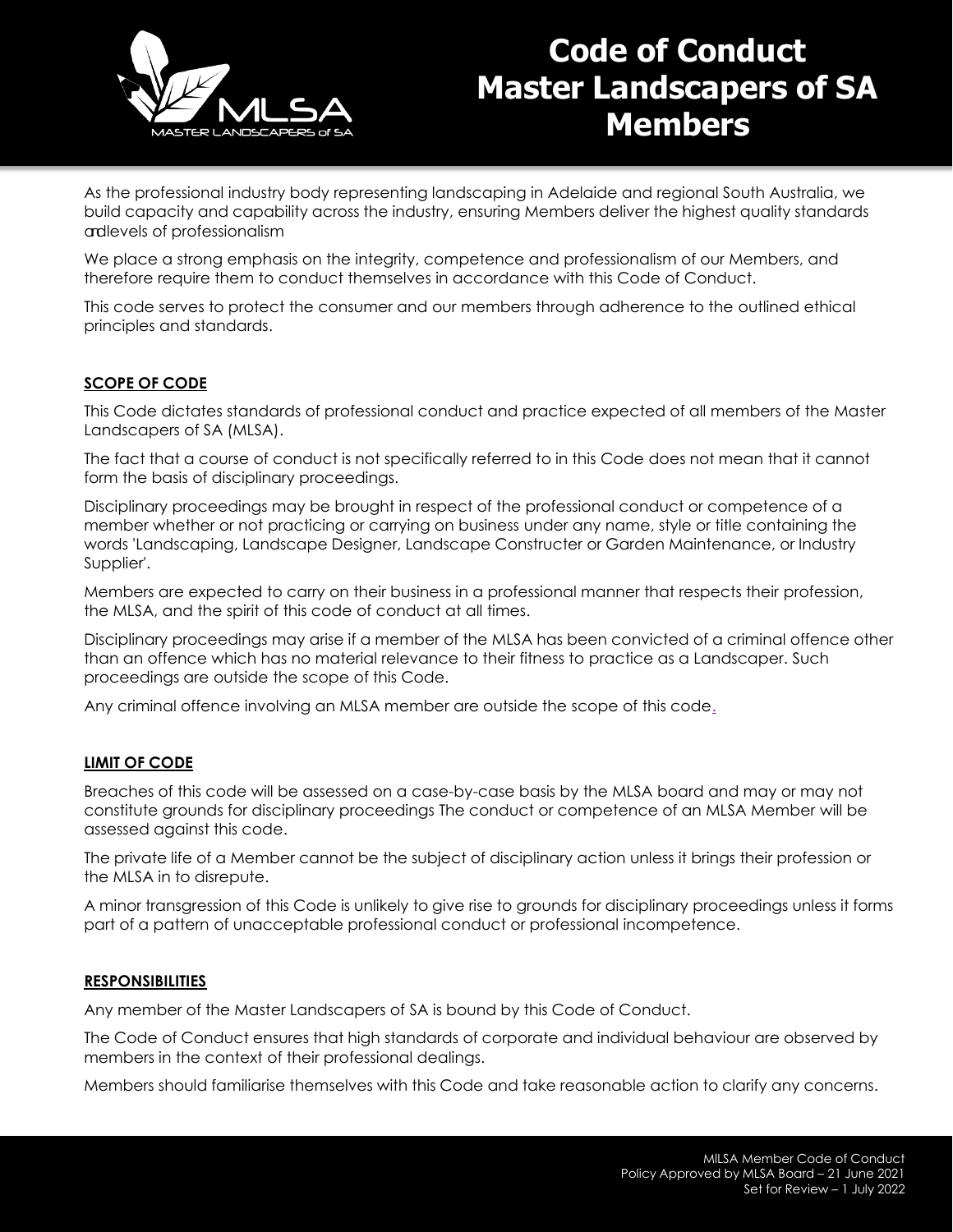

# **Code of Conduct Master Landscapers of SA Members**

### **CODE OF CONDUCT**

As proud members of the Master Landscapers of SA (MLSA) - the professional industry body representing Landscaping in Adelaide and regional South Australia, we conscientiously commit to the following code of professional conduct:

- To protect the interests of our membership; and
- To ensure the highest level of professionalism within the landscape industry.

### **COMMITMENTS**

#### Commitment to Consumers

- Conduct business in a professional manner.
- Provide honest, accurate and unambiguous information.
- Practice honesty in advertising, proposals, and representation of skills, capability, and compliance.
- Provide evidence of required licences and insurances on request.
- Disclose any conflicts of interest.
- At all times:
	- o Provide a detailed, unambiguous proposal for approval by all parties in plain language stating:
		- The scope, nature and deliverables of goods and services to be provided
			- The cost of the goods and services to be provided
		- the period for which the tender, quote or offer is valid;
		- the terms applicable to the return or retention of any deposit;
		- a clear program for progress payments (if applicable);
		- a practical time frame for commencement;
		- any terms or issues relating to site access;
		- a realistic estimate of the timeframe for project delivery.
	- o Obtain the clients authorisation to proceed with the details of the proposal in writing.
	- o Obtain the clients authorisation to vary any part of the original proposal in writing before carrying out the work.
	- o Inform the client of their legal and statutory rights pertaining to any proposal offered.
	- o Provide relevant, current and accurate information to the client or direct the client to sources of such information (if not within the member's area of expertise).
	- o Ensure that any prime cost items and / or provisional sums are listed in the contract and that those listed are fairand reasonable.
	- o Notify the owner of any delays which are likely to affect the client.
	- o Keep records of services provided and provide those records to the client on request.

#### Commitment to Our Environment

- Respect, protect and preserve our most valuable resource, the environment,
- Operate in an environmentally safe manner.
- Follow vendor recommendations for handling, transport and disposal of products, chemicals, and equipment.
- Recognise and pay respect to the traditional owners of this land, past and present.

#### Commitment to the Law

- Adhere to all contractual obligations in essence and spirit.
- Abide by all laws, regulations, requirements, by-laws, Australian Standards, and the National Construction Code as applicable and support the enforcement of these laws.
- Maintain a current license applicable for all works carried out, and provide that license upon request.
- Maintain applicable insurance for all works carried out, and provide a certificate of currency upon request.
- Proactively seek to stay up to date with any changes that affect business and operations .